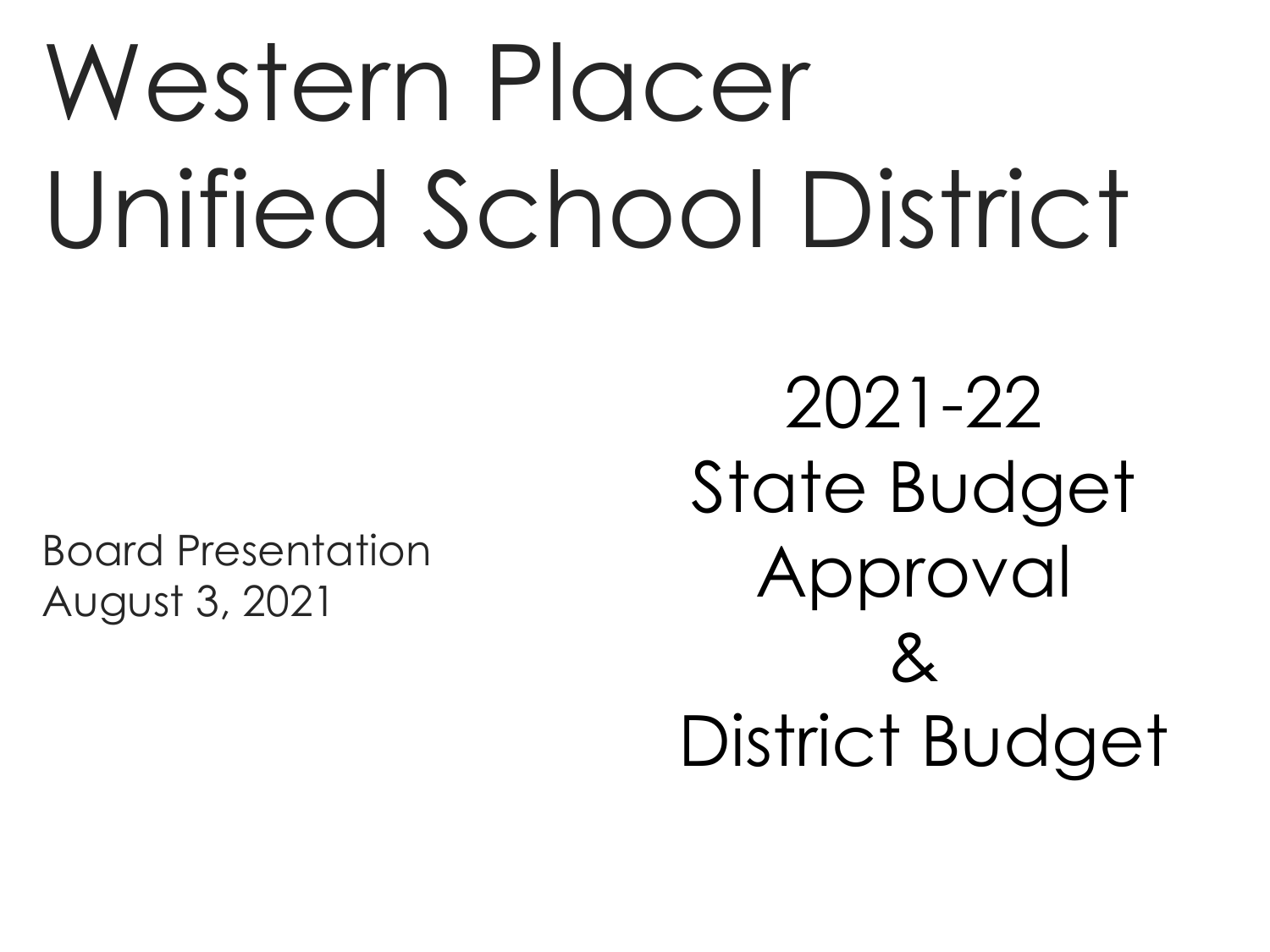# Themes for the 2021–22 Enacted State Budget

- **The California State Budget has changed** tremendously since in the last year
	- Last year (July 2020) local educational agencies (LEAs) were grateful to only be facing \$11 billion in deferrals, instead of a 10% cut to the Local Control Funding Formula (LCFF)
		- A year later, the LCFF is receiving a "Mega" cost-of-living adjustment (COLA), a brand new grade level has been created, ongoing services for the youngest learners with disabilities are being funded for the first time, and much more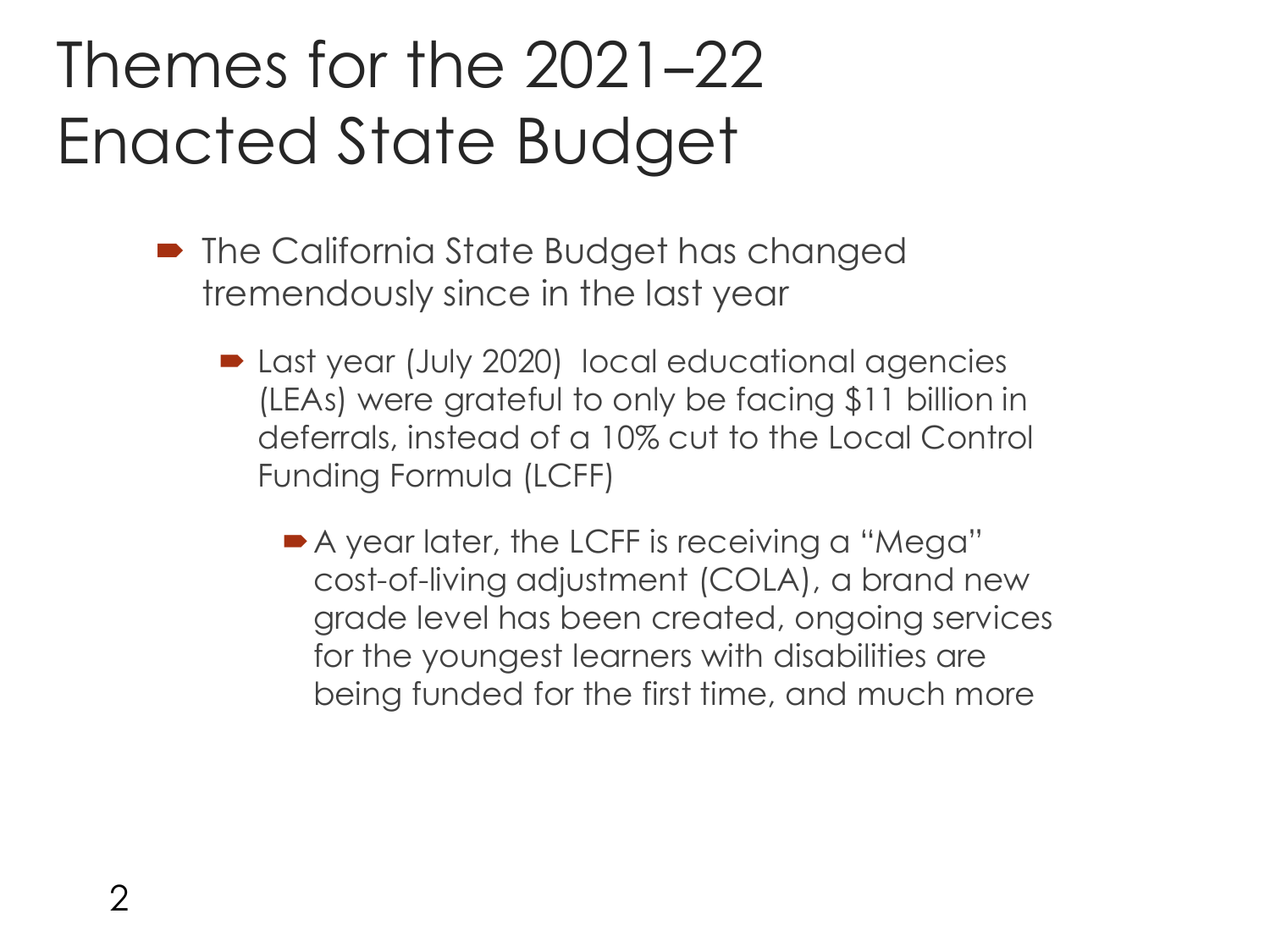#### State General Fund Budget Summary  $\overline{1}$

| <b>Resources</b><br>&<br><b>Expenses</b> |                                                                                                                  |                                                              | ZUZUTZ I  | ZUZ 1-ZZ  |
|------------------------------------------|------------------------------------------------------------------------------------------------------------------|--------------------------------------------------------------|-----------|-----------|
|                                          | <b>Total available resources</b><br>increase 4.78% in 2021–22,<br>while total expenditures<br>increase by 18.28% | <b>Prior-Year Balance</b>                                    | \$5,557   | \$28,274  |
|                                          |                                                                                                                  | <b>Revenues and Transfers</b>                                | \$183,764 | \$178,787 |
|                                          |                                                                                                                  | <b>Total Resources Available</b>                             | \$194,322 | \$203,619 |
|                                          |                                                                                                                  | <b>Non-Proposition 98 Expenditures</b>                       | \$98,373  | \$130,041 |
|                                          |                                                                                                                  | <b>Proposition 98 Expenditures</b>                           | \$67,685  | \$66,674  |
| <b>Reserves</b>                          | The rainy day fund reaches<br>\$15.8 billion, or 8.83% of<br><b>revenues</b>                                     | <b>Total Expenditures</b>                                    | \$166,058 | \$196,415 |
|                                          |                                                                                                                  | <b>Fund Balance</b>                                          | \$28,213  | \$6,376   |
|                                          |                                                                                                                  | <b>Reserve for Liquidation of</b><br><b>Encumbrances</b>     | \$3,175   | \$3,175   |
|                                          |                                                                                                                  | <b>Special Fund for Economic</b><br><b>Uncertainties</b>     | \$25,099  | \$4,029   |
|                                          |                                                                                                                  | <b>Public School System Stabilization Account</b>            | \$1,889   | \$4,506   |
|                                          |                                                                                                                  | <b>Safety Net Reserve</b>                                    | \$450     | \$900     |
|                                          |                                                                                                                  | <b>Budget Stabilization Account/Rainy Day</b><br><b>Fund</b> | \$12,339  | \$15,781  |

**2021–22 State General Fund Budget Summary (in millions)**

**2020–21 2021–22**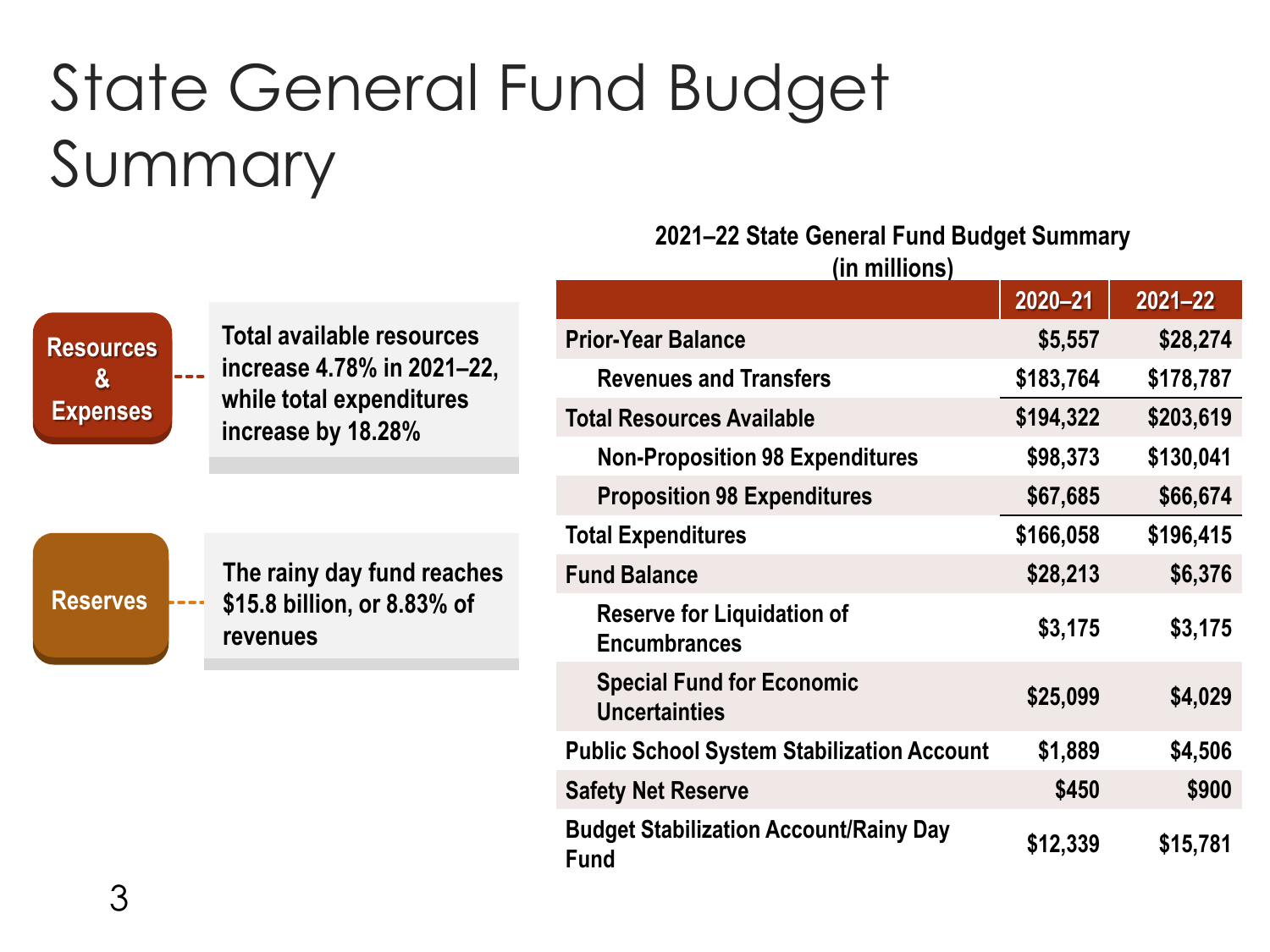# Education Funding for 2021–22

**The 2021–22 Enacted State Budget is something to celebrate, especially when you consider the budget we were absorbing a year ago**

- **Suspending COLAs**
- **\$13 billion in deferrals**
- **Sweeping of prior-year budget appropriations for preschool, school facilities, and other programs**



**We are in a vastly improved situation**

• **The anticipated effects of COVID-19 on state revenues** *did not* **materialize in 2020–21**

• **The 2021–22 Proposition 98 minimum guarantee increased by \$14.4 billion over 2019–20 levels and by \$22.8 billion over the 2020–21 Enacted Budget funding level**



**With the boon, the state is prioritizing**

#### • **Retiring debts**

- **Addressing the educator shortage crisis**
- **Improving educational equity and quality**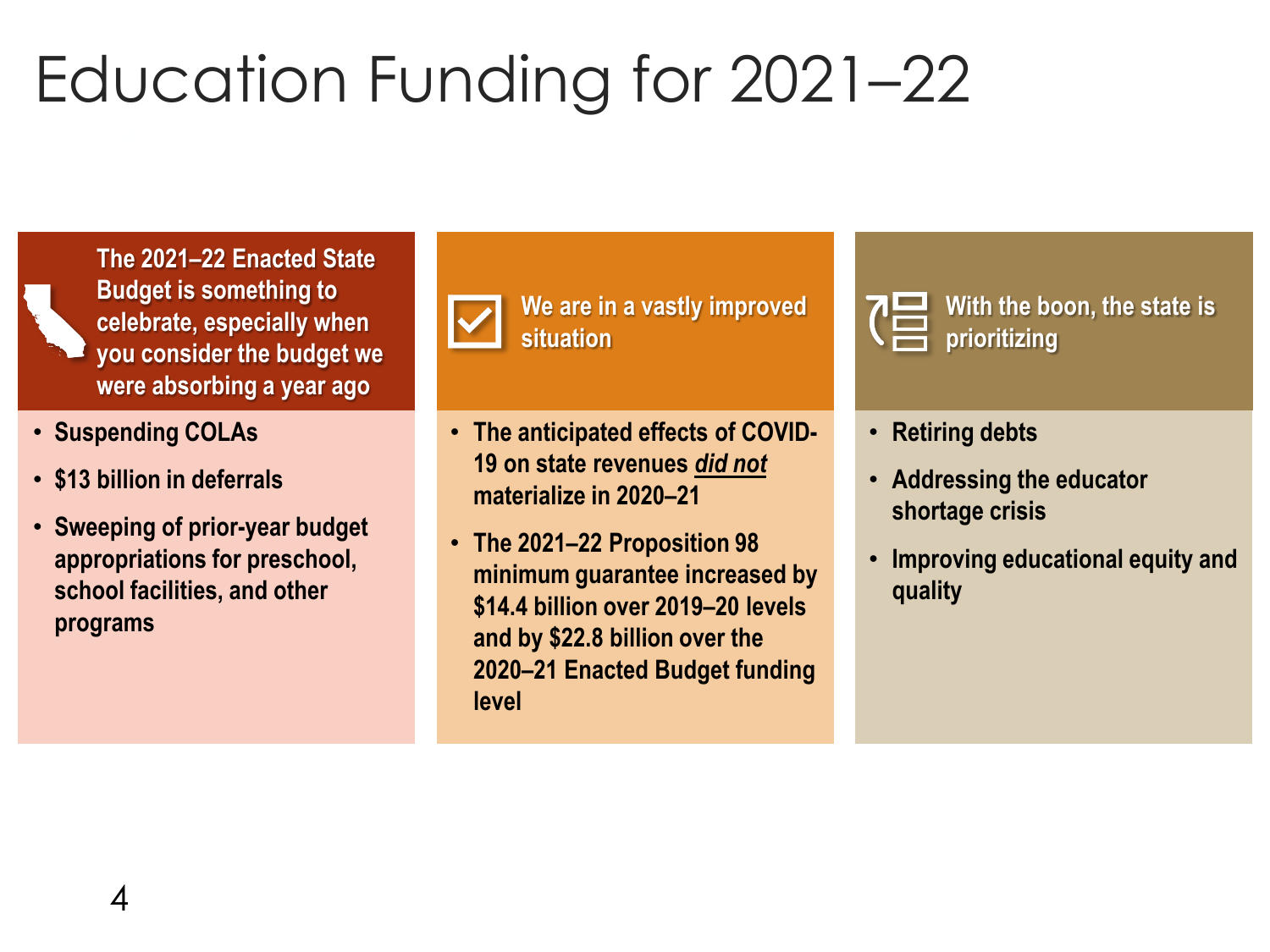### Cap on District Reserves

**The cap on local reserves is effective when the amount in the education rainy day fund is at least 3% of the K–12 Proposition 98 minimum guarantee** 

**The Proposition 98 reserve balance will be 8.1% in 2021–22**



**Beginning in 2022–23, LEAs may need to spend down their reserves or commit funds**

**\*\*Local reserves in the adopted or revised budget cannot exceed 10% of combined assigned and unassigned General Fund balances**

**Basic aid and districts with fewer than 2,501 average daily attendance (ADA) are exempt from the cap**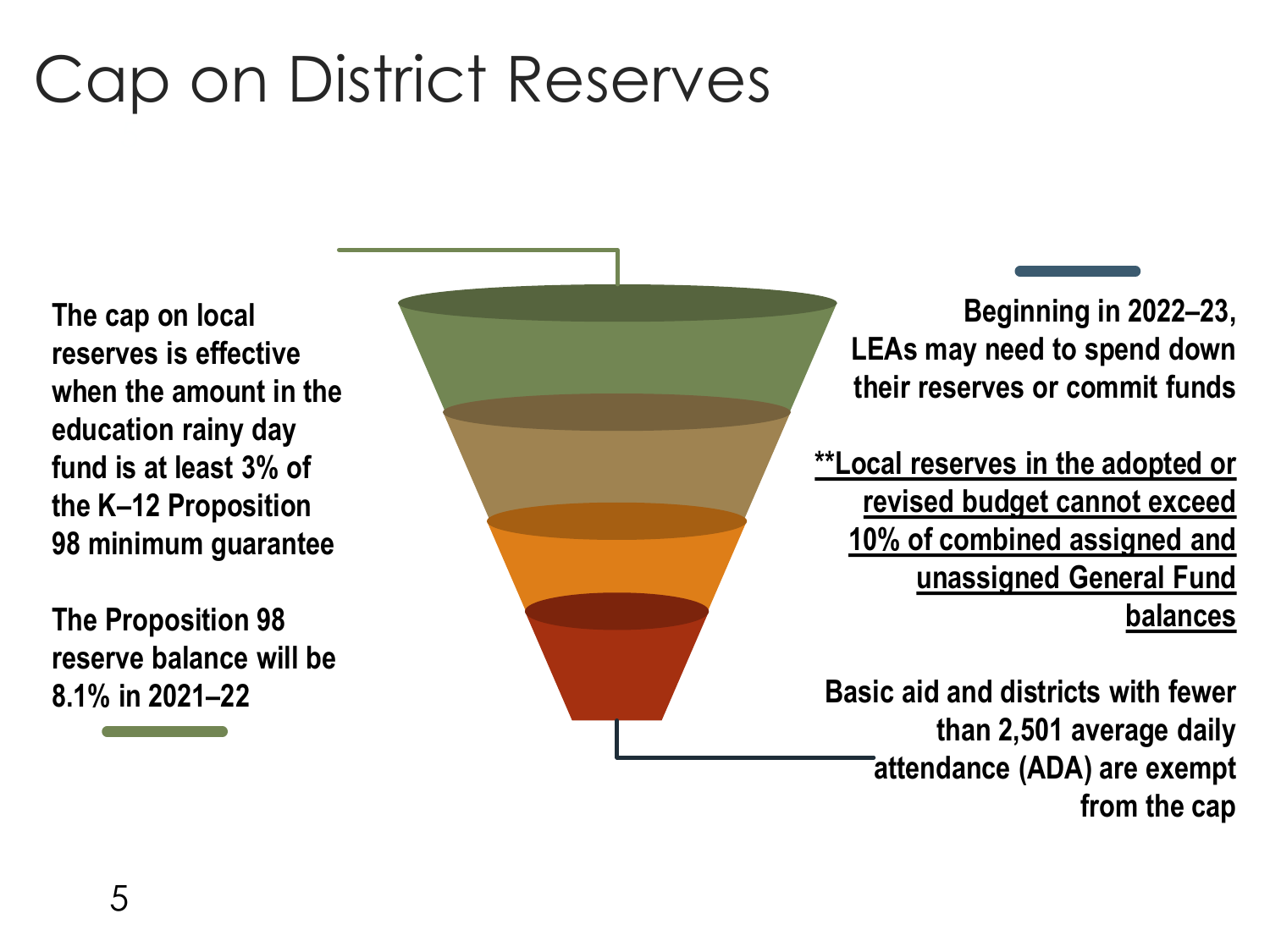# Governor's Budget vs. May Revision vs. Enacted Budget

| <b>Item</b>                                                                      | <b>Governor's Budget</b>                           | <b>May Revision</b>                                | <b>Enacted Budget</b>                              |
|----------------------------------------------------------------------------------|----------------------------------------------------|----------------------------------------------------|----------------------------------------------------|
| <b>LCFF Funding Increase</b>                                                     | \$2 billion                                        | \$3.2 billion                                      | \$3.2 billion                                      |
| <b>Proposition 98 Minimum Guarantee</b><br>2019-20<br>$2020 - 21$<br>$2021 - 22$ | \$79.5 billion<br>\$82.8 billion<br>\$85.8 billion | \$79.3 billion<br>\$92.8 billion<br>\$93.7 billion | \$79.3 billion<br>\$93.4 billion<br>\$93.7 billion |
| <b>COLA</b>                                                                      | 1.5%                                               | 1.7%                                               | 1.7%                                               |
| <b>Compounded COLA</b>                                                           | 3.84%                                              | 4.05%                                              | 4.05%*                                             |
| "Mega" COLA                                                                      | N/A                                                | 5.07%                                              | $5.07\%**$                                         |
| <b>One-Time Discretionary</b>                                                    | \$0                                                | \$0                                                | \$0                                                |

**\*General Child Care, the California State Preschool Program, and Adult Education will receive the compounded COLA \*\*The LCFF will receive the "Mega" COLA**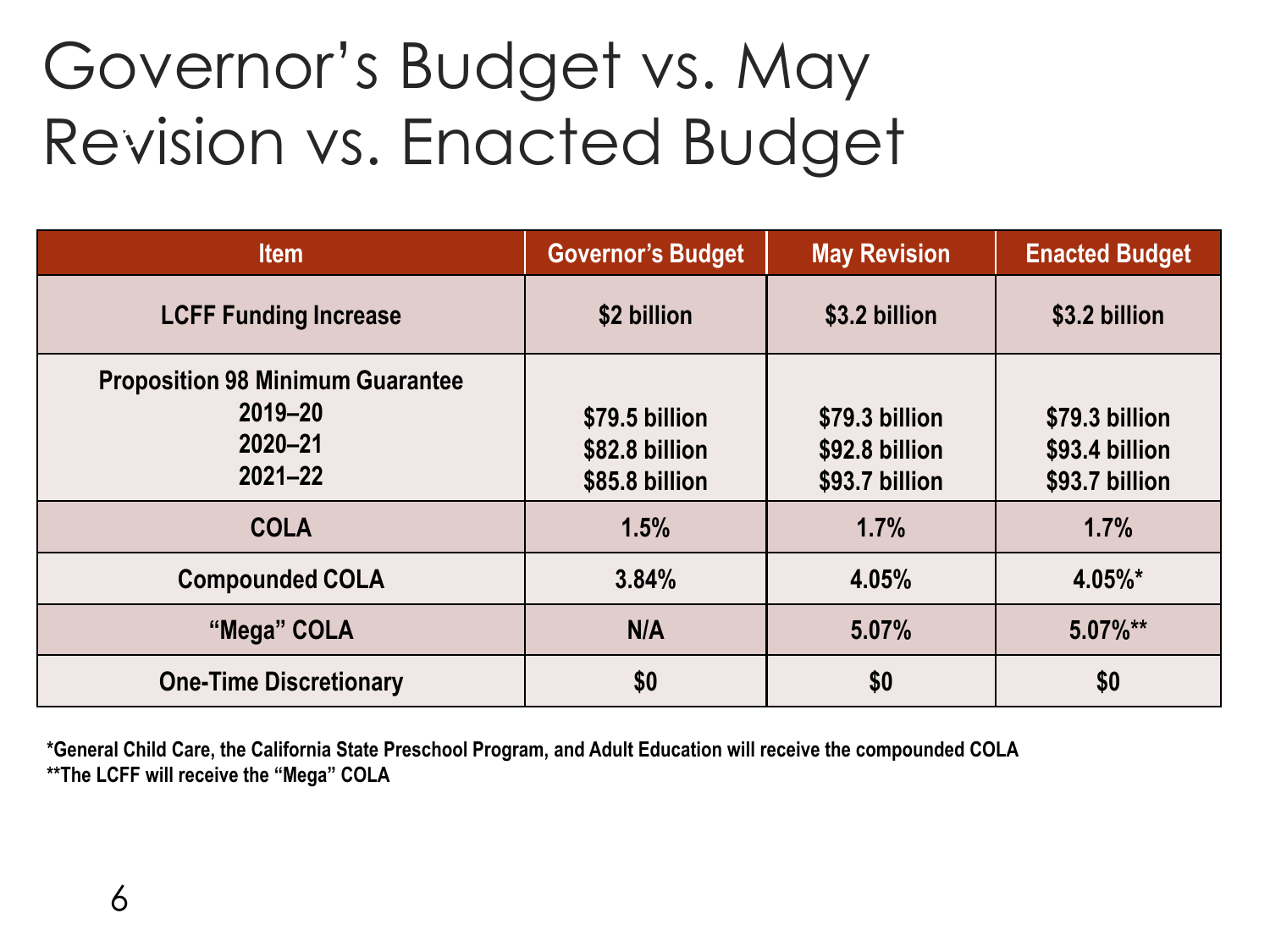### 2021–22 LCFF Funding Factors <sup>7</sup>

| <b>Grade Span</b>                             | $K-3$   | $4 - 6$ | $7 - 8$ | $9 - 12$ |
|-----------------------------------------------|---------|---------|---------|----------|
| 2020-21 Base Grant per ADA                    | \$7,702 | \$7,818 | \$8,050 | \$9,329  |
| 5.07% Mega COLA                               | \$390   | \$396   | \$408   | \$473    |
| 2021-22 Base Grant per ADA                    | \$8,092 | \$8,214 | \$8,458 | \$9,802  |
| <b>GSA</b>                                    | \$842   |         |         | \$255    |
| 2021–22 Adjusted Base Grant per ADA           | \$8,934 | \$8,214 | \$8,458 | \$10,057 |
| 20% Supplemental Grant per ADA<br>(Total UPP) | \$1,787 | \$1,643 | \$1,692 | \$2,011  |

The mega COLA of 5.07% for the Local Control Funding Formula (LCFF) for 2021-22 was included in the 2021-22 Adopted Budget.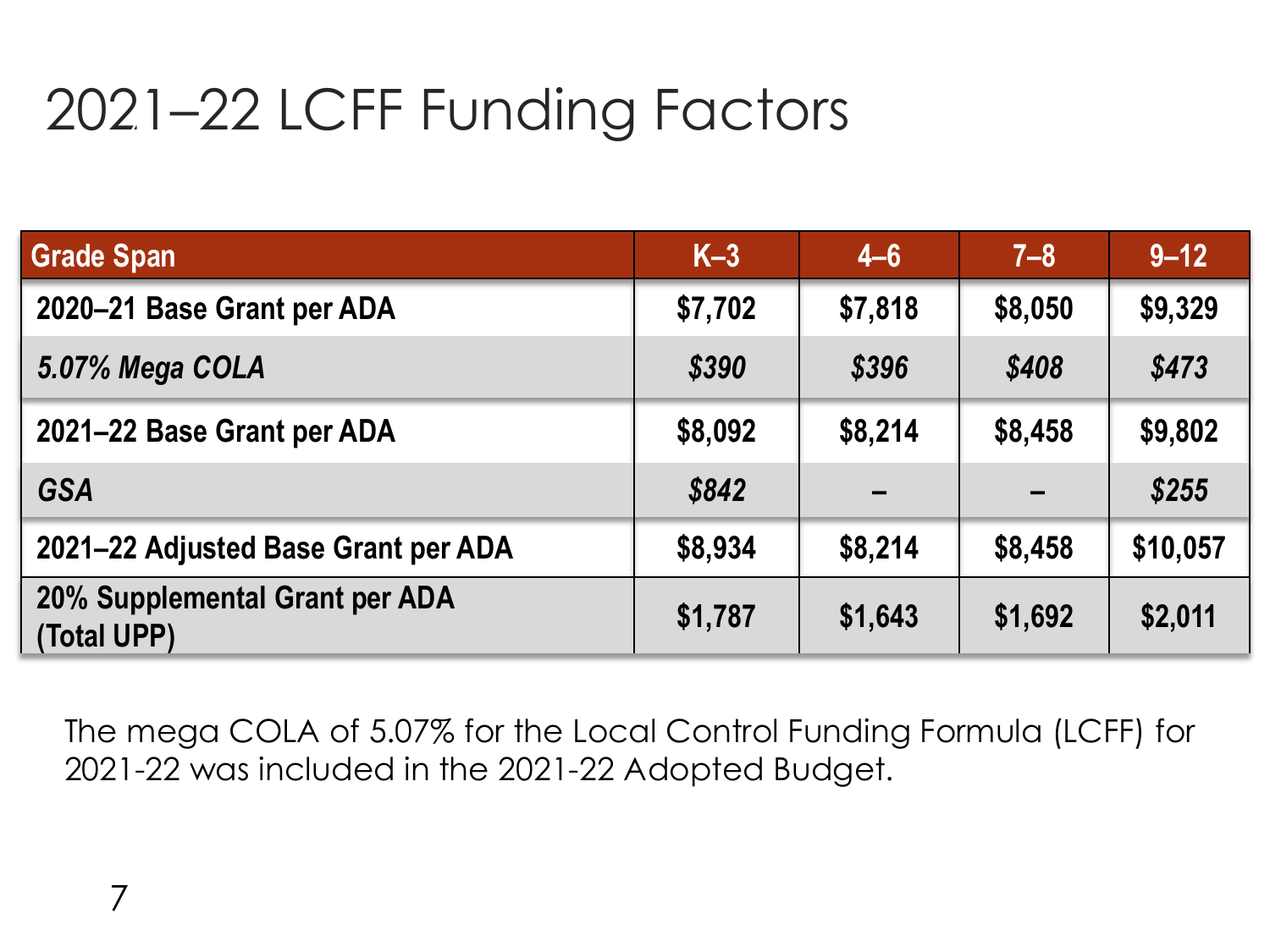### Cash Flow and Deferrals

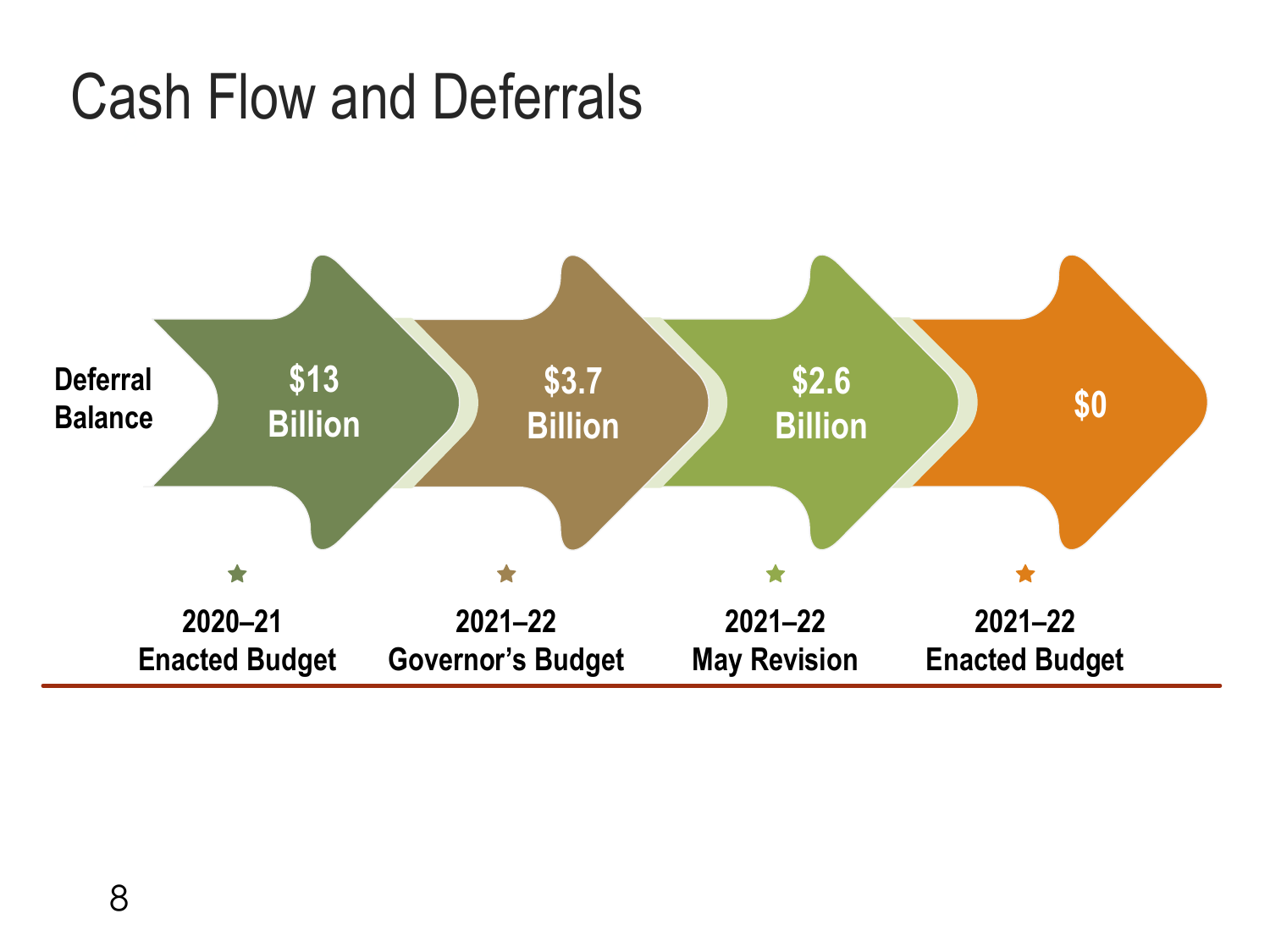# Planning Factors for 2021-22 and MYPs

| <b>Planning Factor</b>                                                                                                                               | 2021-22                                  | 2022-23                                  | 2023-24                                  |
|------------------------------------------------------------------------------------------------------------------------------------------------------|------------------------------------------|------------------------------------------|------------------------------------------|
| Cost of Living Adjustment (COLA)<br><b>LCFF COLA</b><br><b>Special Education COLA</b><br><b>Statutory COLA</b><br>2020-21 COLA recaptured in 2021-22 | $5.07\%$<br>4.05%<br>1.70%<br>2.31%      | 2.48%<br>2.48%<br>2.48%                  | 3.11%<br>3.11%<br>3.11%                  |
| <b>Employer Benefit Rates</b><br><b>CalSTRS</b><br>CalPERS-Schools<br><b>State Unemployment Insurance</b>                                            | 16.92%<br>22.91%<br>$0.50\%$             | 19.10%<br>26.10%<br>$0.50\%$             | <b>19.10%</b><br>27.10%<br>$0.50\%$      |
| Lottery<br>Unrestricted per ADA<br>Prop. 20 per ADA                                                                                                  | \$163<br>\$65                            | \$163<br>\$65                            | \$163<br><b>S65</b>                      |
| <b>Mandated Block Grant</b><br><b>Districts</b><br>K-8 per ADA<br>9-12 per ADA<br><b>Charters</b><br>K-8 per ADA<br>9-12 per ADA                     | \$32.79<br>\$63.17<br>\$17.21<br>\$47.84 | \$33.60<br>\$64.74<br>\$17.64<br>\$49.03 | \$34.64<br>\$66.75<br>\$18.19<br>\$50.55 |

Key planning factors for LEAs to incorporate into their 45-Day Revision for the 2021-22 Adopted Budget and multiyear projections are listed above and are based on the latest information available.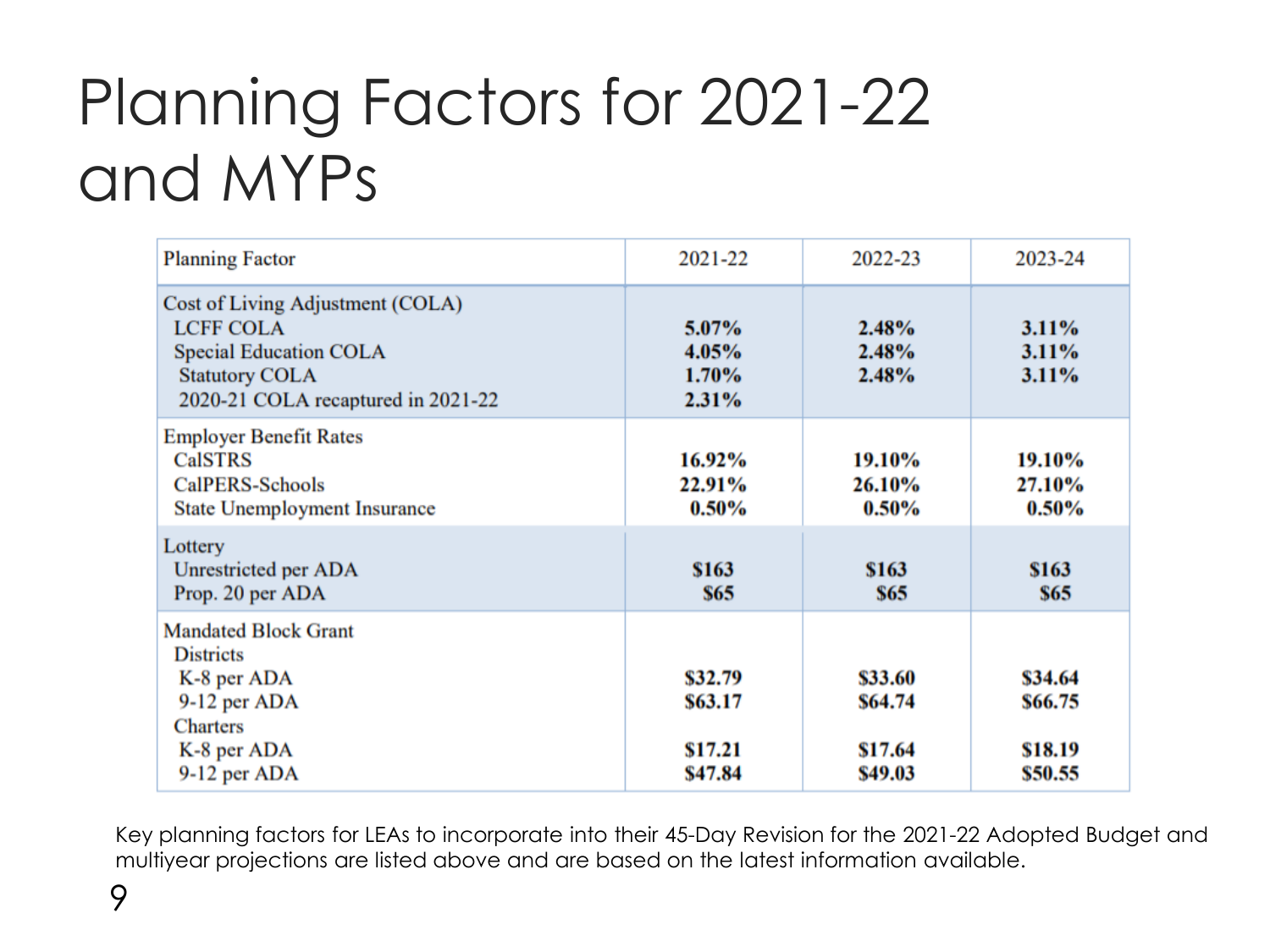#### 2021-22 WPUSD Revised Budget Based on Final State Budget

**Budget Changes:**

**1. Special Education Early Intervention Preschool Grant funds - \$470,000 – est.**

**2. Increase in state Special Education base funding (statewide rate and COLA increase). This is an estimated amount only, since the funds are allocated through the Placer County SELPA - \$500,000**

10

#### **Western Placer Unified School District**

 **Education Code 42127(h) requires a public review of budget revisions within 45 days of an enacted state budget Revisions to General Fund as of August 3, 2021 and in accordance with the 2021/22 Enacted State Budget**

|                                           | 2021/22                             | 2021/22                                              |                   |
|-------------------------------------------|-------------------------------------|------------------------------------------------------|-------------------|
|                                           | <b>Original Budget -</b><br>Adopted | <b>Revised Budget -</b><br><b>Final State Budget</b> | <b>Difference</b> |
| Revenue Limit Sources                     | 68,930,597                          | 68,930,597                                           |                   |
| <b>Federal Revenue</b>                    | 2,450,016                           | 2,450,016                                            |                   |
| <b>Other State Revenue</b>                | 6,395,761                           | 6,865,761                                            | 470,000           |
| <b>Other Local Revenue</b>                | 4,756,812                           | 5,256,812                                            | 500,000           |
| <b>Total Revenues</b>                     | 82,533,186                          | 83,503,186                                           | 970,000           |
| <b>Certificated Salaries</b>              | 36,857,354                          | 36,857,354                                           |                   |
| <b>Classified Salaries</b>                | 11,354,552                          | 11,354,552                                           |                   |
| <b>Employee Benefits</b>                  | 23,350,681                          | 23,350,681                                           |                   |
| <b>Books and Supplies</b>                 | 5,071,777                           | 5,071,777                                            |                   |
| Services and Other Operating Expenditures | 8,132,882                           | 8,132,882                                            |                   |
| Capital Outlay                            | 60,000                              | 60,000                                               |                   |
| Other Outgo                               | 1,900,864                           | 1,900,864                                            |                   |
| <b>Total Expenditures</b>                 | 86,728,110                          | 86,728,110                                           |                   |
| Interfund Transfers In                    |                                     |                                                      |                   |
| <b>Interfund Transfers Out</b>            | (256, 881)                          | (256, 881)                                           |                   |
| <b>Other Sources</b>                      |                                     |                                                      |                   |
| <b>Other Uses</b>                         |                                     |                                                      |                   |
| <b>Total Other Sources/Uses</b>           | (256, 881)                          | (256, 881)                                           |                   |
| <b>Net Increase/Decrease</b>              | (4, 451, 805)                       | (3,481,805)                                          | 970,000           |
| <b>Beginning Fund Balance</b>             | 22,600,960                          | 22,600,960                                           |                   |
| <b>Ending Fund Balance</b>                | 18, 149, 155                        | 19,119,155                                           | 970,000           |
| <b>Components of Ending Fund Balance</b>  |                                     |                                                      |                   |
| Nonspendable:                             |                                     |                                                      |                   |
| Revolving Cash                            | 5,000                               | 5,000                                                |                   |
| Reserve - Designated Programs             | 8,726,382                           | 8,726,382                                            |                   |
| Reserve - Economic Uncertainty @ 3%       | 2,609,550                           | 2,609,550                                            |                   |
| Reserve-One-Time Science Adoption 20/21   | 400,000                             | 400,000                                              |                   |
| Reserve-Charter Technical Assistance      | 257,487                             | 257,487                                              |                   |
| Reserve-Unassigned Economic               |                                     |                                                      |                   |
| Uncertainty surplus/(deficit)             | 6,150,736                           | 7,120,736                                            | 970,000           |
| <b>Total Ending Fund Balance</b>          | 18, 149, 155                        | 19,119,155                                           | 970,000           |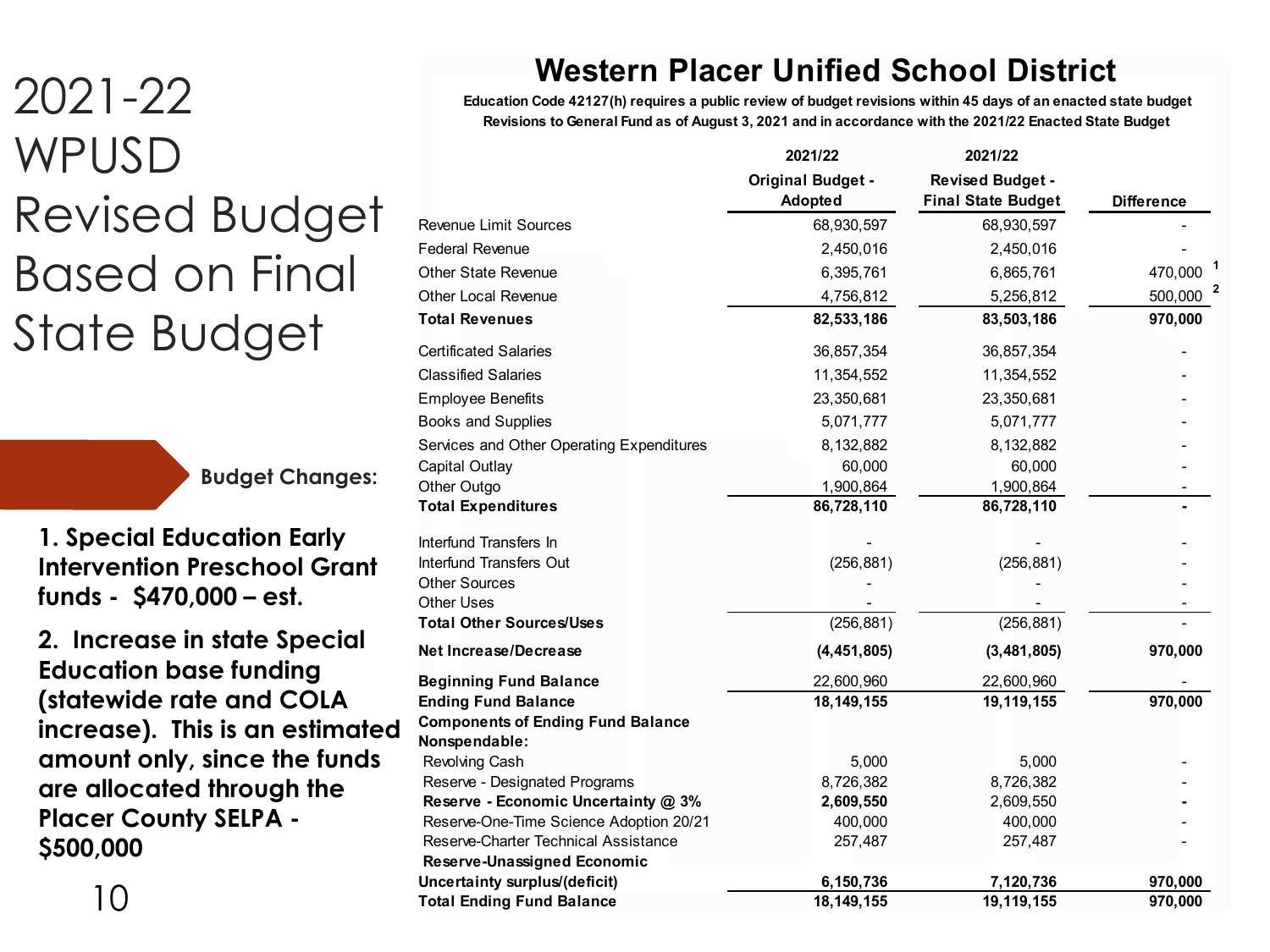# Unemployment Insurance

**Legislature heard LEA's voices, and provided relief to the Unemployment Insurance increase**



- **Even at 0.5%, this still represents a significant increase in costs above the standard 0.05%, but the increase is paid for by the COLA**
	- **No similar relief was provided for employer pension rates**  $\bullet$

**WPUSD – Estimate Savings In ESSER III Funds - \$500,000**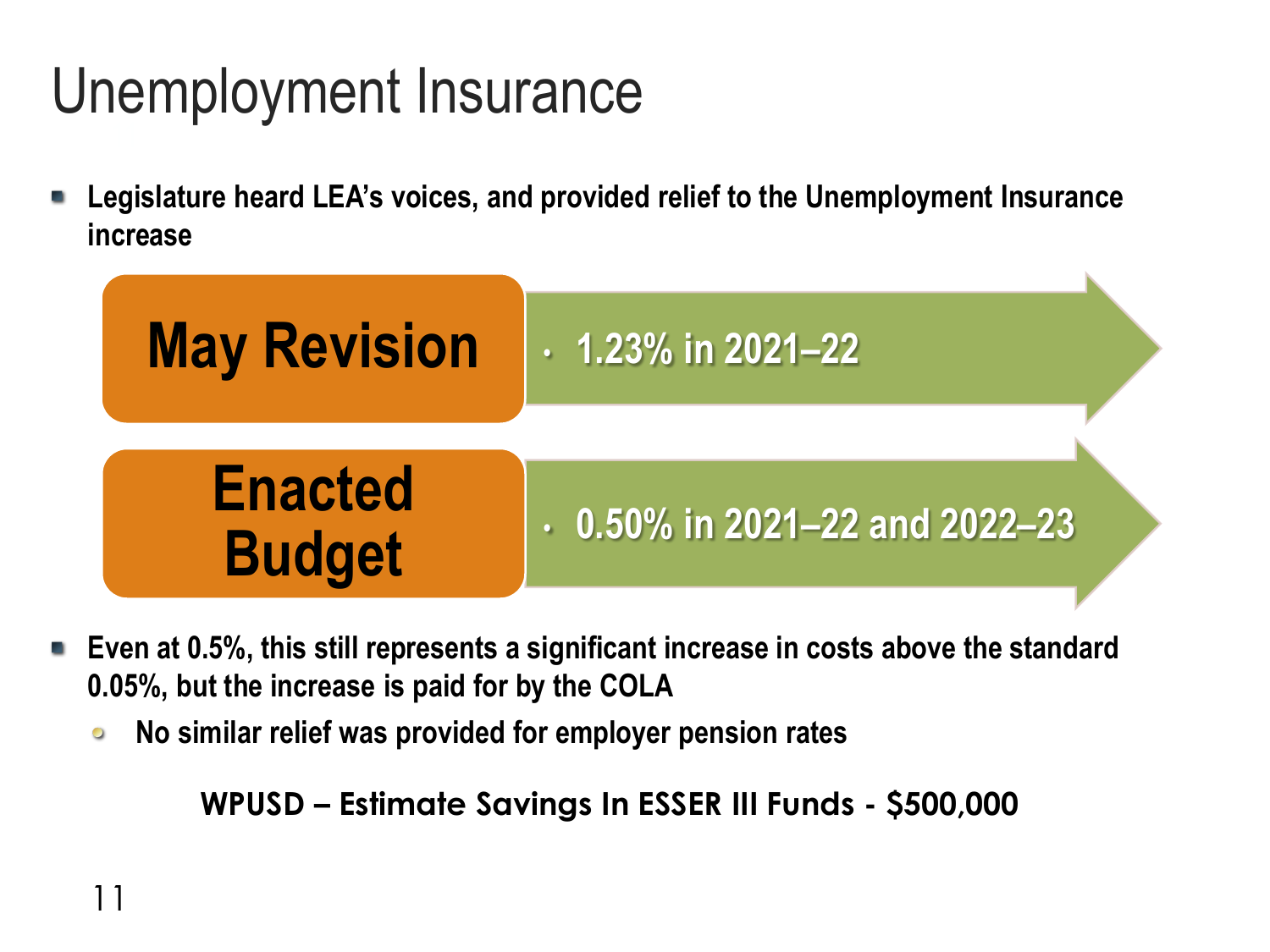# Independent Study and Virtual Learning

- The 2021–22 Enacted Budget makes significant changes to independent study programs for school districts, COEs, and charter schools
- Changes put in place guardrails for program quality



 For school districts, changes the minimum number of days from five to three consecutive school days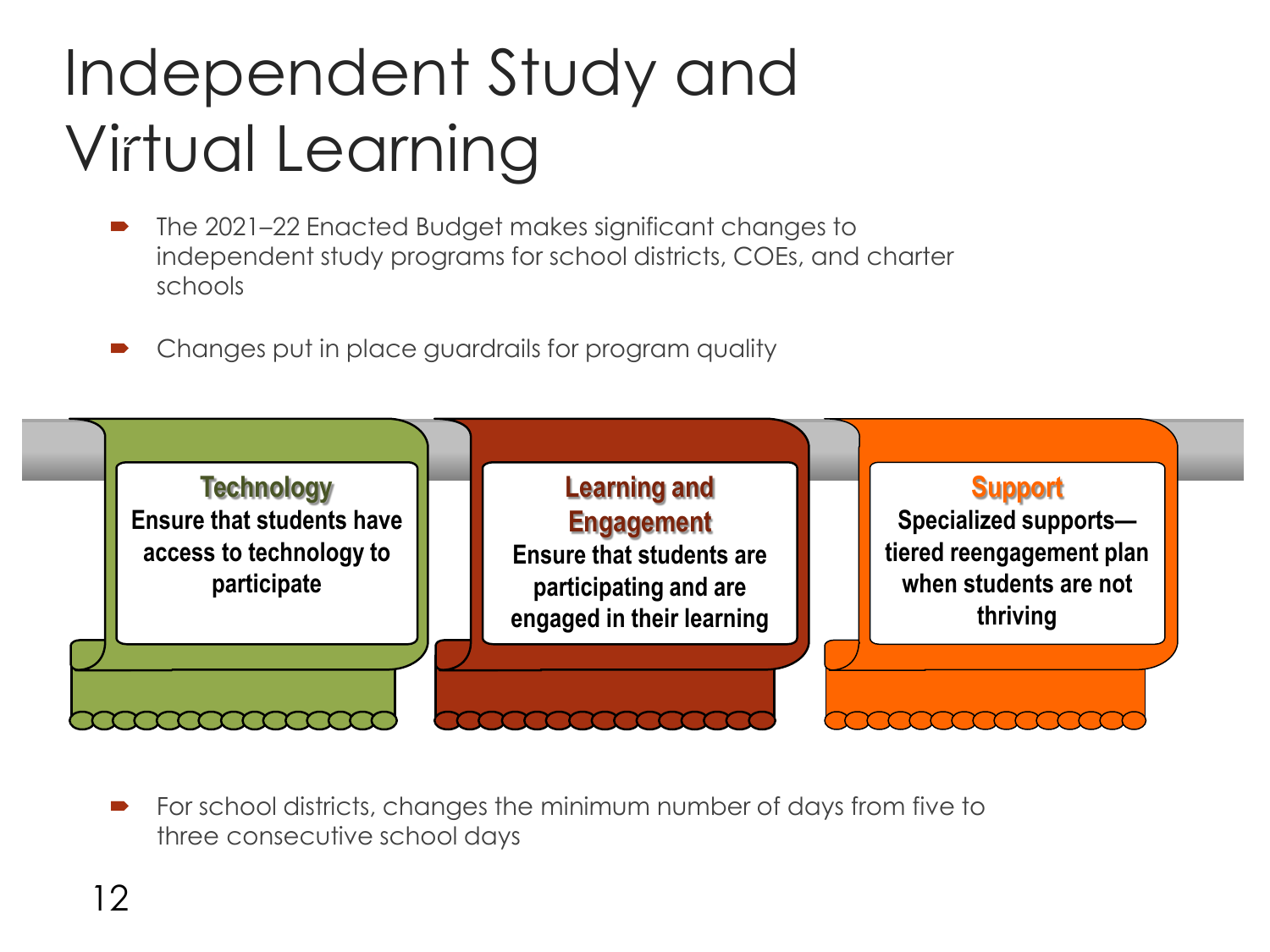### Expanded Learning Opportunities Program Grant

**Intended to provide access to comprehensive expanded learning for all unduplicated students in elementary school**

| <b>Expanded learning:</b>                                                                                                                                                                                                                                                                                                                       |                                                                                                                                                         |                                                                                           |
|-------------------------------------------------------------------------------------------------------------------------------------------------------------------------------------------------------------------------------------------------------------------------------------------------------------------------------------------------|---------------------------------------------------------------------------------------------------------------------------------------------------------|-------------------------------------------------------------------------------------------|
| • Before or after school opportunities<br>plus instructional time equal no less<br>than nine hours on school days<br>• At least 30 days of no less than nine<br>hour expanded learning days during<br>school breaks<br>. Must conform to ASES program<br>requirements<br>• 20:1 student to adult ratio, 10:1 if<br>program serves TK/K students | In 2021–22, must offer to at least all<br>unduplicated students in grades K-6,<br>and provide to at least 50% of<br>unduplicated students in grades K-6 | In 2022–23, must offer to all students<br>in grades K-6 and provide to all who<br>request |
|                                                                                                                                                                                                                                                                                                                                                 |                                                                                                                                                         |                                                                                           |

**WPUSD – Estimate On-Going Funding - \$880,000 – Not in Budget**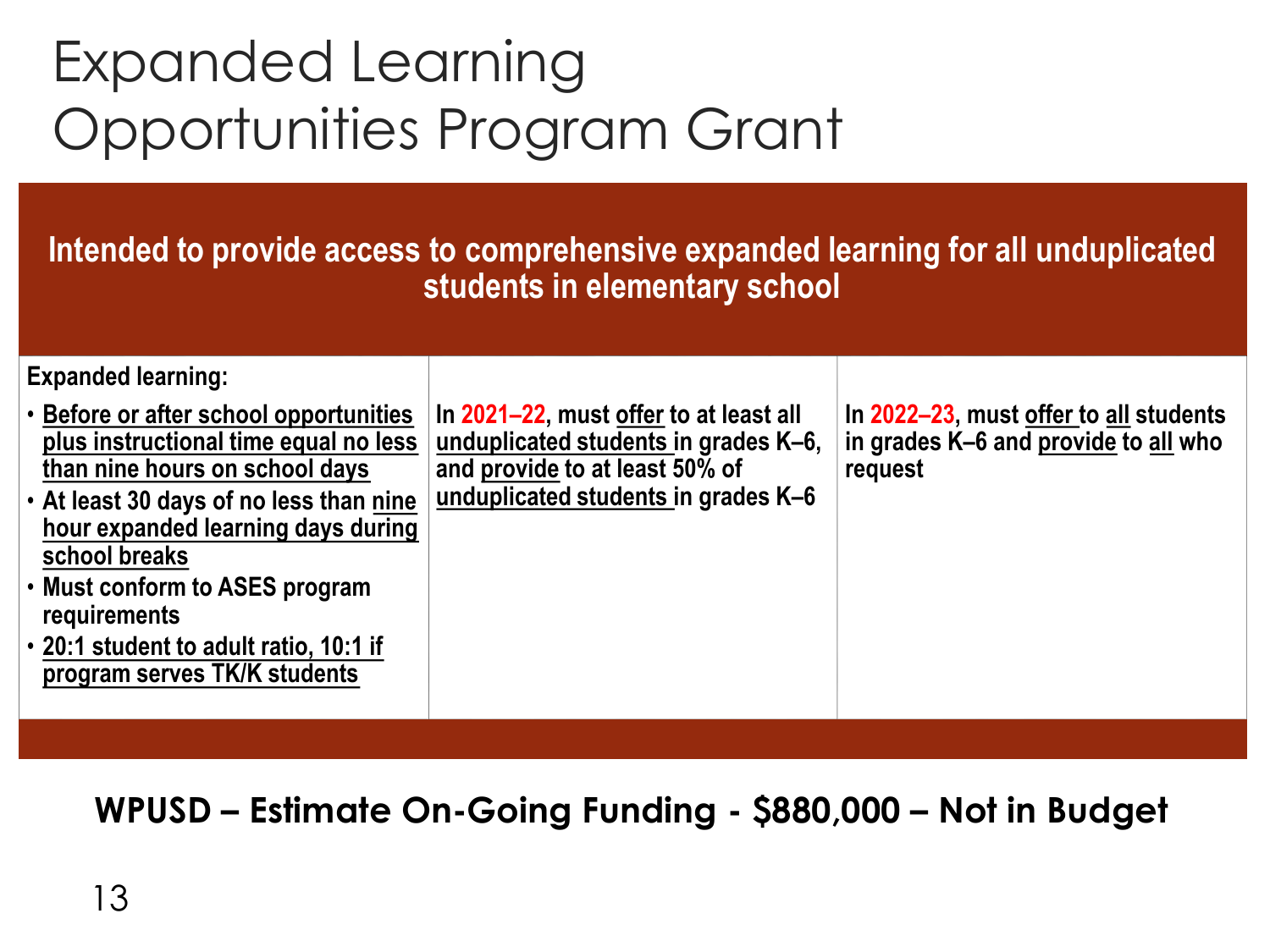### A-G Completion Improvement Grant Program

Provides *one-time* Proposition 98 funds of \$547.5 million for the A-G Completion Improvement Grant Program to help LEAs increase the number of high school students who graduate with A-G eligibility



**Note: allocation will be based on an equal amount per unduplicated pupil enrolled in grades 9–12**

California Inc. **WPUSD – Estimate One-Time Funding - \$704,000 – Not in Budget**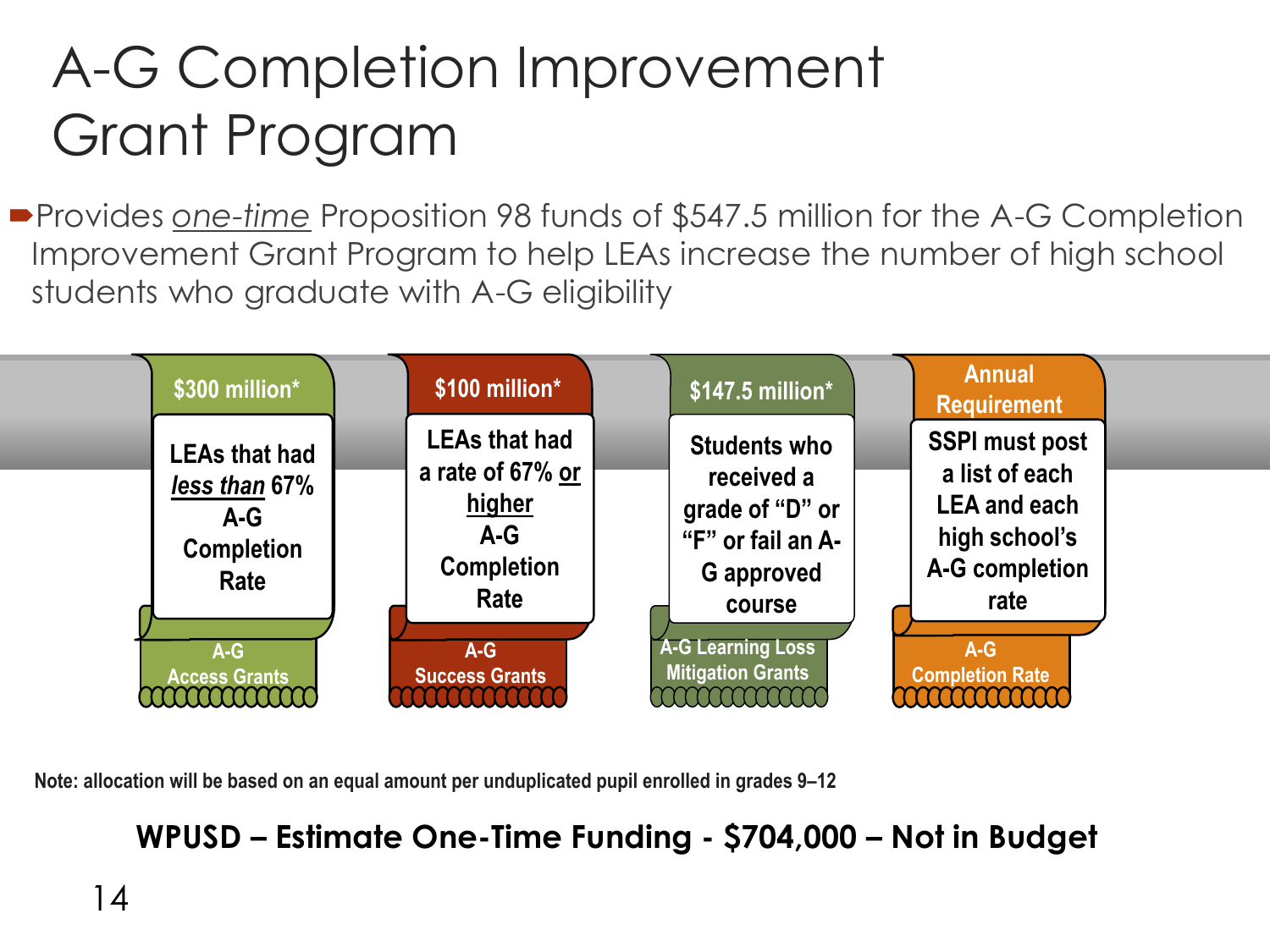### California Prekindergarten Planning and Implementation Grant

The 2021-22 Budget Act invests \$300 million one-time Proposition 98 funding



**WPUSD – Estimate One-Time Funding - \$119,000 – Not in Budget**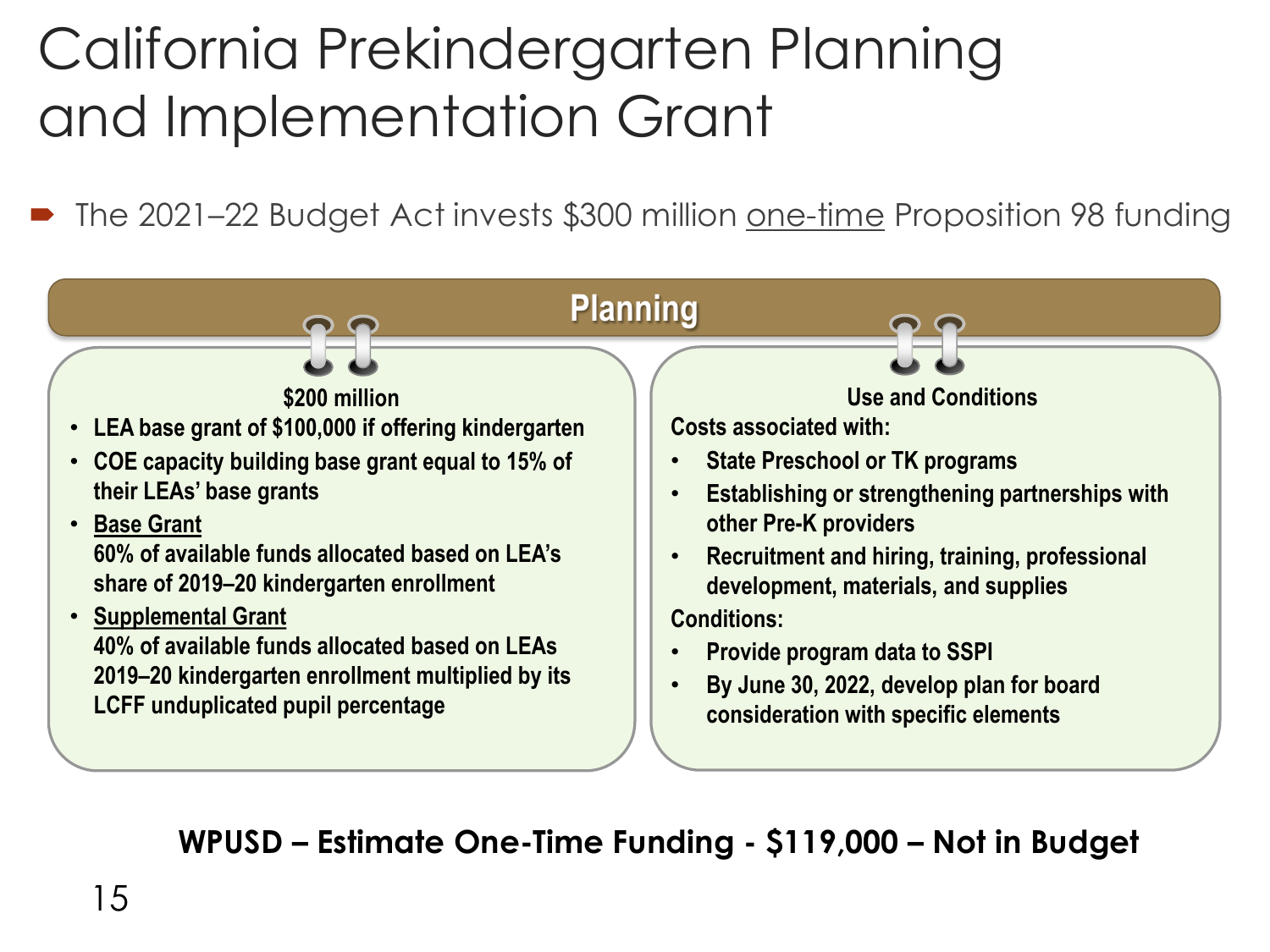# Child Nutrition

#### **\$150 million (one-time)**

- **\$120 million for kitchen infrastructure upgrades—each LEA will receive a base allocation of \$25,000**
	- **After base allocations are made, remaining funds will be provided to LEAs with at least 50% students eligible for free or reducedprice meals**
- **\$30 million for training school cafeteria staff—based on the number of classified employees at the LEA in the prior year (minimum allocation of \$2,000)**

#### **Universal School Meals Program Beginning in 2022–23 (ongoing)**

• **LEAs will be required to provide two school meals during each school day to any pupil who requests a meal free of charge regardless of a student's eligibility for federally funded free or reduced-price meals (limited to one meal per each meal service period)**

#### **State Reimbursement of School Meals (ongoing)**

- **Provides \$650 million in ongoing Proposition 98 funding for the state reimbursement to cover the cost of offering breakfast and lunch to all students**
- **Reimbursement for school meals will be up to the combined free breakfast and lunch reimbursement rate amounts not covered by federal meal reimbursements for schools participating in the federally funded school meals programs**

**WPUSD – Estimate One-Time Equipment Funding - \$25,000 – Not in Budget WPUSD – Estimate One-Time Training Funding - \$2,000 – Not in Budget**